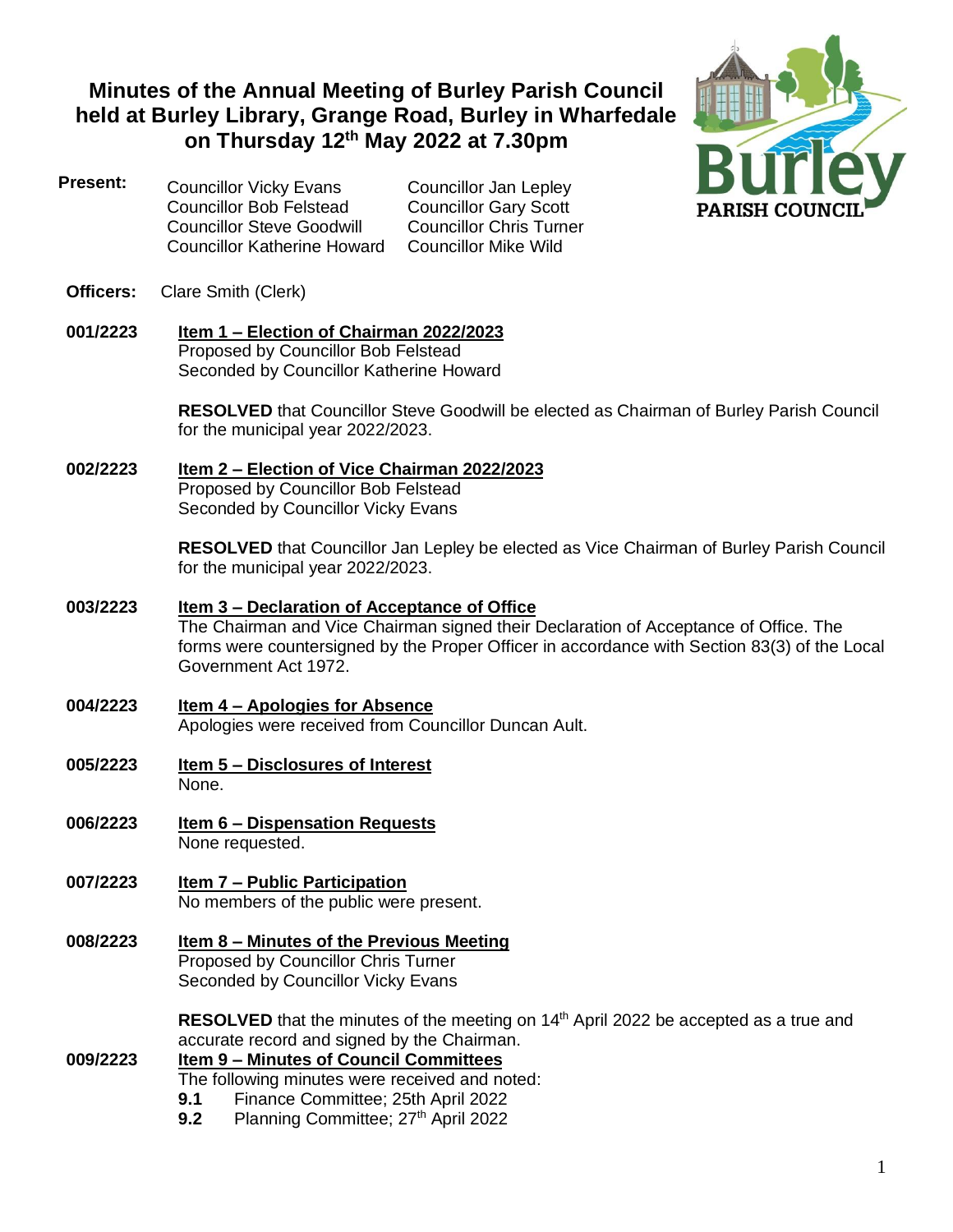# **010/2223 Item 10 – Committee Terms of Reference**

**RESOLVED** that the Terms of Reference for the Council's Committees be approved and adopted.

# **011/2223 Item 11 – Committee Membership 2022/2023**

It was **RESOLVED** that the below Committee membership be approved.

| <b>Planning</b><br><b>Committee</b>                                                                       | <b>Staffing</b><br><b>Committee</b>                                           | <b>Finance</b><br><b>Committee</b>                                                     | Environment,<br><b>Maintenance &amp;</b><br><b>Allotments (EMA)</b><br><b>Committee</b>                                                             | <b>Library Committee</b>                                                                                                               |
|-----------------------------------------------------------------------------------------------------------|-------------------------------------------------------------------------------|----------------------------------------------------------------------------------------|-----------------------------------------------------------------------------------------------------------------------------------------------------|----------------------------------------------------------------------------------------------------------------------------------------|
| <b>Cllr Evans</b><br><b>Cllr Felstead</b><br><b>Cllr Howard</b><br><b>Cllr Turner</b><br><b>CIIr Wild</b> | Cllr Evans<br><b>Cllr Goodwill</b><br><b>Cllr Lepley</b><br><b>Cllr Scott</b> | Cllr Ault<br><b>Cllr Evans</b><br><b>Cllr Howard</b><br><b>Cllr Scott</b><br>Cllr Wild | <b>Cllr Ault</b><br><b>Cllr Felstead</b><br><b>Cllr Howard</b><br><b>Cllr Lepley</b><br><b>Cllr Turner</b><br>(Plus non-voting<br>co-opted members) | Cllr Evans<br>Cllr Goodwill<br><b>Cllr Howard</b><br><b>Cllr Lepley</b><br><b>Cllr Turner</b><br>(Plus non-voting<br>co-opted members) |

# **012/2223 Item 12 – Representatives on Outside Bodies for 2022/2023**

**Shipley Area Committee & Shipley Advisory Group (SCAPAG)** Cllr Turner

| <b>Yorkshire Local Councils Associations (YLCA)</b>      | Chairman/Vice Chairman                   |  |
|----------------------------------------------------------|------------------------------------------|--|
| <b>BMDC &amp; Local Council Liaison Meeting</b>          | Chairman/Vice Chairman & Clerk           |  |
| <b>Patient Participation Group (Grange Park Surgery)</b> | <b>Cllr Lepley</b>                       |  |
| <b>Leeds Bradford Airport Consultative Committee</b>     | <b>Cllr Felstead &amp; Cllr Goodwill</b> |  |
| <b>Burley Archives</b>                                   | <b>Cllr Evans</b>                        |  |
| <b>Wharfedale Greenway</b>                               | <b>Cllr Scott</b>                        |  |
| <b>Burley Community Trust</b>                            | <b>Cllr Ault &amp; Cllr Turner</b>       |  |
| <b>Burley Dementia Action</b>                            | <b>Cllr Bob Felstead</b>                 |  |
| <b>Burley Bridge Association</b>                         | <b>Cllr Duncan Ault</b>                  |  |
| <b>Schools and Pre-Schools</b>                           | <b>Cllr Lepley &amp; Cllr Scott</b>      |  |
| <b>Churches Together &amp; Love Burley</b>               | <b>Cllr Felstead</b>                     |  |
| <b>Scouts and Guides</b>                                 | Cllr Wild                                |  |
| <b>Allotments &amp; Burley Gardeners</b>                 | <b>Cllr Ault</b>                         |  |
| <b>Burley Summer Festival</b>                            | <b>Cllr Lepley</b>                       |  |
| Sports Clubs (Cricket Club, Football Club, Bowls Club)   | <b>Cllr Howard</b>                       |  |
| <b>Burley Téréli Trust</b>                               | <b>Cllr Evans</b>                        |  |

#### **013/2223 Item 13 – To review Standing Orders and Financial Regulations RESOLVED** that the Council adopts the Standing Orders, Scheme of Delegation and Financial Regulations as circulated by the Clerk.

#### **014/2223 Item 14 – Code of Conduct RESOLVED** that the Code of Conduct (as circulated) be adopted by Members.

#### **015/2223 Item 15 – Council Policies RESOLVED** that the following policies and procedures be adopted (as circulated):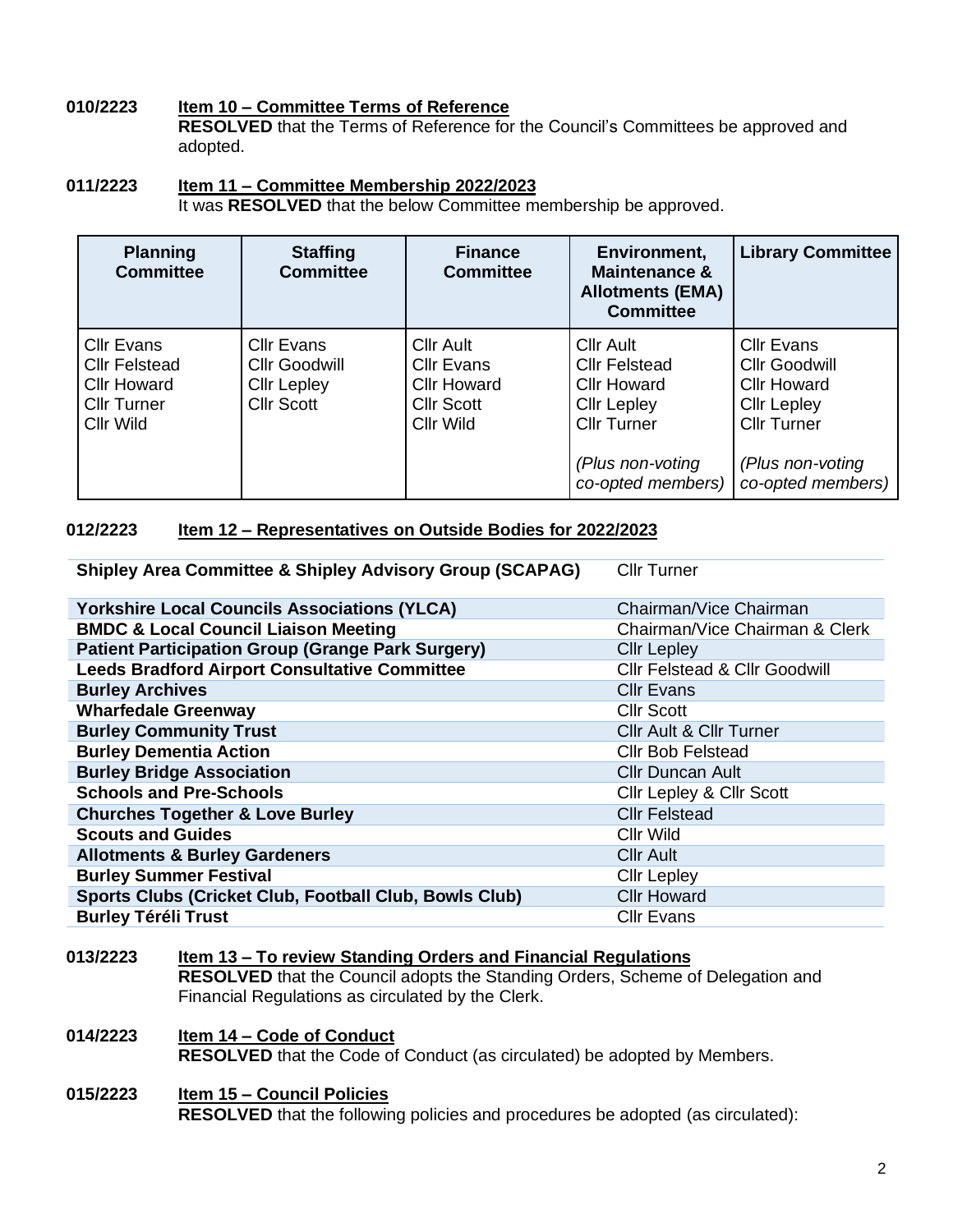- **15.1** Complaints Procedure
- **15.2** Freedom of Information and Data Protection Policies
- **15.3** Press/Media Policy
- **15.4** Employment Policies and Procedures
- **016/2223 Item 16 - Asset Register 2022/2023 RESOLVED** that the Asset Register 2022/2023 (as circulated) be approved subject to the removal of the West Terrace car park.
- **017/2223 Item 17 – Risk Assessment 2022/2023 RESOLVED** that the Risk Assessment 2022/2023 (as circulated) be approved and adopted.

# **018/2223 Item 18 – Finance**

# **18.1 Schedule of Receipts and Payments (April 2022)**

**RESOLVED** that the Schedule of Receipts and Payments April 2022 be approved. Total Receipts (ex. VAT): £254,204.84 Total Payments (ex. VAT): £42,330.63

**18.2 Bank Reconciliation April 2022 RESOLVED** that the April 2022 Bank Reconciliation be approved. Account balance: £398,605.43 Cashbook balance: £398,605.43 Difference: £0.00

### **18.3 Budget Report April 2022**

The Clerk circulated a Cost Centre report to show income and expenditure against budget for April 2022. Nothing significant to report.

#### **019/2223 Item 19 - Annual Governance and Accountability Return 2021/2022 – Section 1**

The Clerk circulated the Annual Governance & Accountability Return 2019/20 Section 1 – Annual Governance Statement. The purpose of the annual governance statement is for an authority to report publicly on its arrangements for ensuring that its business is conducted in accordance with the law, regulations and proper practices and that public money is safeguarded and properly accounted for. The Council agreed that it met the criteria for each assertion.

**RESOLVED** that the Council is able to answer 'yes' to assertions 1 – 8 and approves the Annual Governance & Accountability Return 2019/20 – Section 1.

# **020/2223 Item 20 - Annual Governance and Accountability Return 2021/2022 – Section 2 RESOLVED** that the Annual Governance & Accountability Return 2019/20 – Section 2 Accounting Statements 2019/20 be approved and submitted to the External Auditor. **021/2223 Item 21 – Internal Audit Report 2021/2022** The Clerk reported that the Internal Audit had been completed by Yorkshire Internal Audit

Services. The Internal Auditor had submitted a report to the Council which states that checks have been carried out and no issues were identified. It was **RESOLVED** to accept the Internal Auditor's Report.

# **022/2223 Item 22 – Wharfedale Greenway**

Cllr Scott reported that a response had now been received from the solicitor with regard to the Golf Club land purchase. The solicitor has now provided a completion statement and it was **RESOLVED** that the completion statement be accepted and approval for the Clerk to make payment of £5,304 be given.